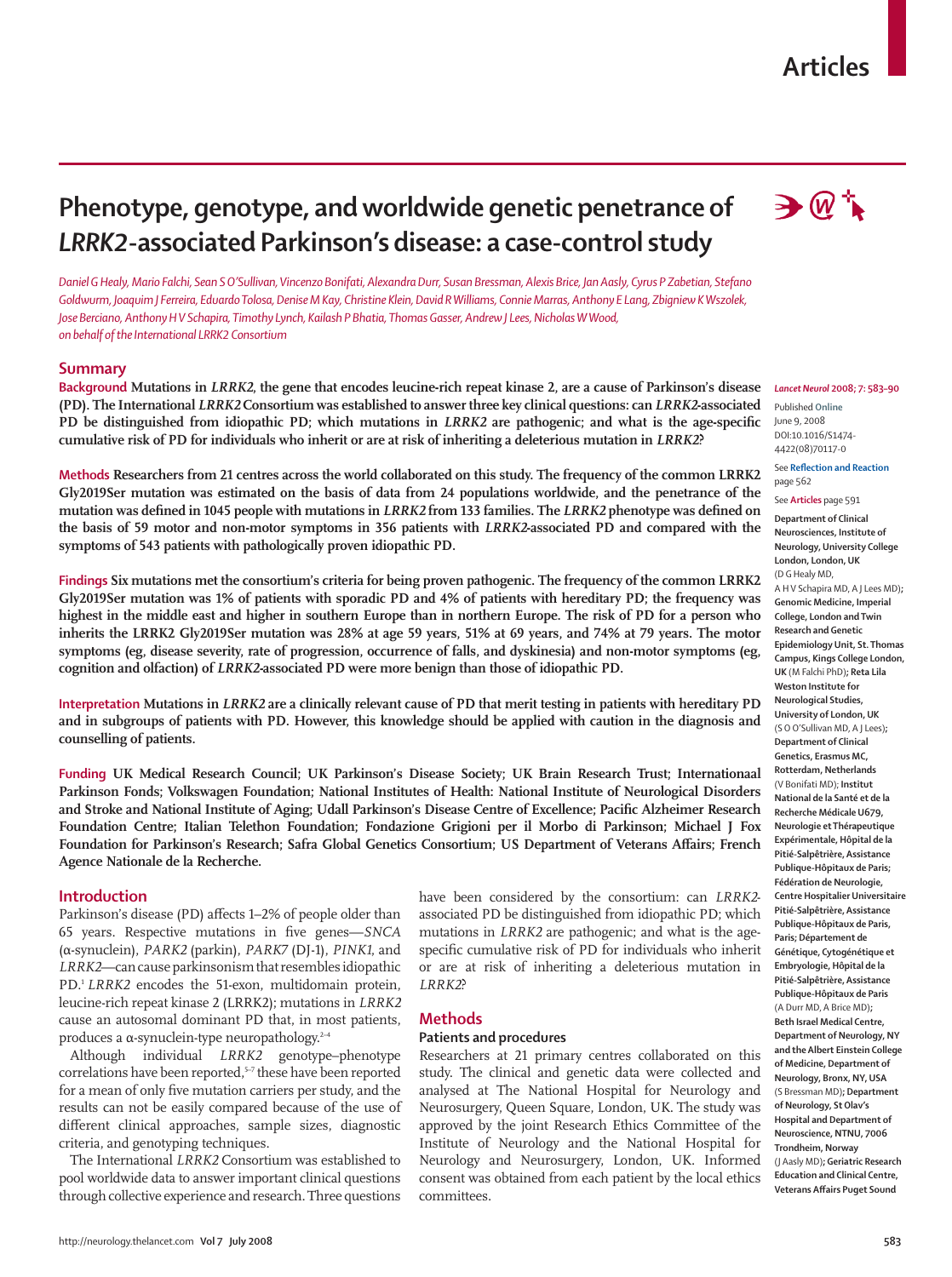**Health Care System, and Department of Neurology, University of Washington, Seattle, WA, USA** (C P Zabetian MD)**; Parkinson Institute, Istituti Clinici di Perfezionamento, Milan, Italy**  (S Goldwurm PhD)**; Neurological Clinic Research Unit, Institute of Molecular Medicine, Lisbon School of Medicine, Portugal** (J J Ferreira MD)**; Neurology Service, Institut Clinic Maltias del Sistema Nervios, Hospital Clinic Universitari, University of Barcelona, Spain** (E Tolosa MD)**; Division of Genetic Disorders, Wadsworth Centre, New York State Department of Health, Albany, NY, USA** (D M Kay PhD)**; Department of Neurology, University of Luebeck, Luebeck, Germany** (C Klein MD)**; Faculty of Medicine (Neurosciences), Monash University, Melbourne, Australia** (D R Williams MD)**; University of Toronto, Toronto, Canada** (C Maras MD, A E Lang MD)**; Department of Neurology, Mayo Clinic Jacksonville, Florida, USA**  (Z K Wszolek MD)**; Service of Neurology, University Hospital "Marques de Valdecilla", (CIBERNED), Santander, Spain**  (J Berciano MD)**; Department of Neurology, Mater Misericordiae University Hospital, and the Conway Institute of Biomolecular and Biomedical Research, Dublin, Ireland** (T Lynch MD)**; Sobell Department of Motor Neuroscience and Movement Disorders** (K P Bhatia MD) **and Department of Molecular Pathogenesis** (N W Wood MD, D G Healy)**, Institute of Neurology, Queen Square,** 

**London, UK; and Department of Neurodegenerative Diseases, Hertie-Institut for Clinical Brain Research, University of Tuebingen, Germany** (T Gasser MD)

Correspondence to: Daniel G Healy, Department of Clinical Neurosciences, Institute of Neurology, University College London, London WC1N 3BG, UK **danhealy@doctors.org.uk**

Clinical data were collected at each participating centre on a standardised, two-part pro forma questionnaire. Each patient was assessed by a neurologist who was a specialist in movement disorders, and a separate pro forma was completed for each patient. The average time to complete the pro forma was 21 mins per patient. Most of the clinical data were collected prospectively and not specifically for this project. The first part of the pro forma consisted of 13 sections that focused on population demographics and genotyping techniques for the patients and controls. Each centre provided details on the number of patients with PD who were screened for mutations in *LRRK2*, their ethnic backgrounds, and the number of controls used, to confirm the pathogenicity of novel mutations. The second part of the pro forma was a 59-section clinical questionnaire on motor and non-motor symptoms. The pro formas were completed by the neurologist.

Validated scales were used to assess olfaction (University of Pennsylvania smell identification test [UPSIT]),8 cognition (the mini-mental state examination),<sup>9</sup> and to stage the disease and its progression (the Hoehn and Yahr scale<sup>10</sup>). We attempted to assess the severity of other symptoms, such as anxiety, depression, sleep disturbance, dysautonomia, and dystonia, with unified standardised criteria; however, this was difficult to standardise across centres, and instead we chose a simplified "symptom present", "symptom absent", or "symptom not recorded" scoring method because it was more reproducible.

The rate of disease progression was measured by the time taken to reach each stage on the Hoehn and Yahr scale and the percentage of patients at each stage of the scale with PD for longer than 10 years, starting from symptom onset rather than time of diagnosis.

The clinical features of mutations in *LRRK2*-associated PD were compared with a series of 543 clinically documented, pathologically proven cases of idiopathic PD from the Queen Square Brain Bank (QSBB). All QSBB patients were screened for the LRRK2 Gly2019Ser mutation, and carriers were excluded. The same phenotyping methods were used for patients with mutations in *LRRK2* as were used in the QSBB group.

Mutation-screening methods were not standardised; however, most centres used direct DNA sequencing, and we relied on the quality controls at each participating centre. Mutations were arbitrarily designated as 'proven' pathogenic if they were found in three or more unrelated participants, or if the mutation segregated within a large family with many members who had PD and was not found in more than 1000 ethnically matched controls. The consortium acknowledges that many reported mutations do not fulfil these criteria but are likely to be pathogenic.

# **Statistical analysis**

The penetrance of all mutations in *LRRK2* (age-specific cumulative risk of PD) was estimated with the Kaplan-Meier life table survival method and maximum-likelihood estimates calculated with the pedigree analysis package for Java (jPAP Version 1.5.0).<sup>11,12</sup> Kaplan-Meier survival function was calculated for mutation carriers and individuals whose probability of carrying a mutation was greater than 90% (as inferred from jPAP) in affected and unaffected individuals.13 No minimum size was imposed on families (ie, the analysis was not restricted to large families with many affected [penetrating] members). To further minimise any ascertainment bias, the index case of each pedigree was excluded. Similarly, sporadic (singleton) cases were excluded when data were not available on at least both parents. A Kaplan-Meier curve to estimate the time to onset of PD was plotted using the R project for statistical computing,<sup>14</sup> and the curve was inverted to give an empirical, cumulative-risk step function.

Maximum-likelihood estimates of age-specific penetrance were calculated by maximising the log likelihood of seeing the variant genotypes while restricting affection probabilities to age-specific incidence intervals. PD incidence rates were based on previous estimates in 588 patients.<sup>15</sup> The frequency of the disease allele was set to 0·001. The model assumed that an earlier disease onset corresponded to a higher liability. The incidences determine a series of points that are ordered inversely on the liability scale. The genotype-specific probability of an individual developing PD at a particular age was evaluated within the corresponding liability interval. For an unaffected individual, the age was right censored at the age of last follow-up or death, and the genotype-specific affection probability evaluated from the upper limit of that liability interval to infinity. The sample had ascertainment correction as per the method of Cannings and Thompson.16

The variant effect was characterised by dominance and displacement. If the disease allele is denoted as A, the dominance is calculated by the rate of differences between the mean probabilities of the heterozygous and homozygous carriers of the disease-variant ([μAa–μaa]/[μAA–μaa]) and the wild-type homozygotes. The dominance was set to equal 1 in this analysis, to investigate the variant effect with a dominant contribution towards the phenotype. The displacement is the difference between the mean liabilities of the homozygotes relative to the total standard deviation within genotypes  $(\mu_{AA}-\mu_{aa})/\Box$ . The total mean liability and the variance  $(\mathbb{D}^2)$  were restricted to equal 0 and 1, respectively. Ascertainment correction was done by maximising the conditional likelihood of the pedigree, given the phenotypic and genotypic information of the index case. A likelihood-ratio test was used to assess the heterogeneity of risk by sex, ethnic group (white or not white), and mutation. Owing to the high frequency of LRRK2 Gly2019Ser carriers in our sample, all the other pathogenic mutations were analysed together.

# **Role of the funding source**

The study sponsors had no role in the study design, the conduct of the study, data collection, data analysis, data interpretation, nor writing of the report. The investigators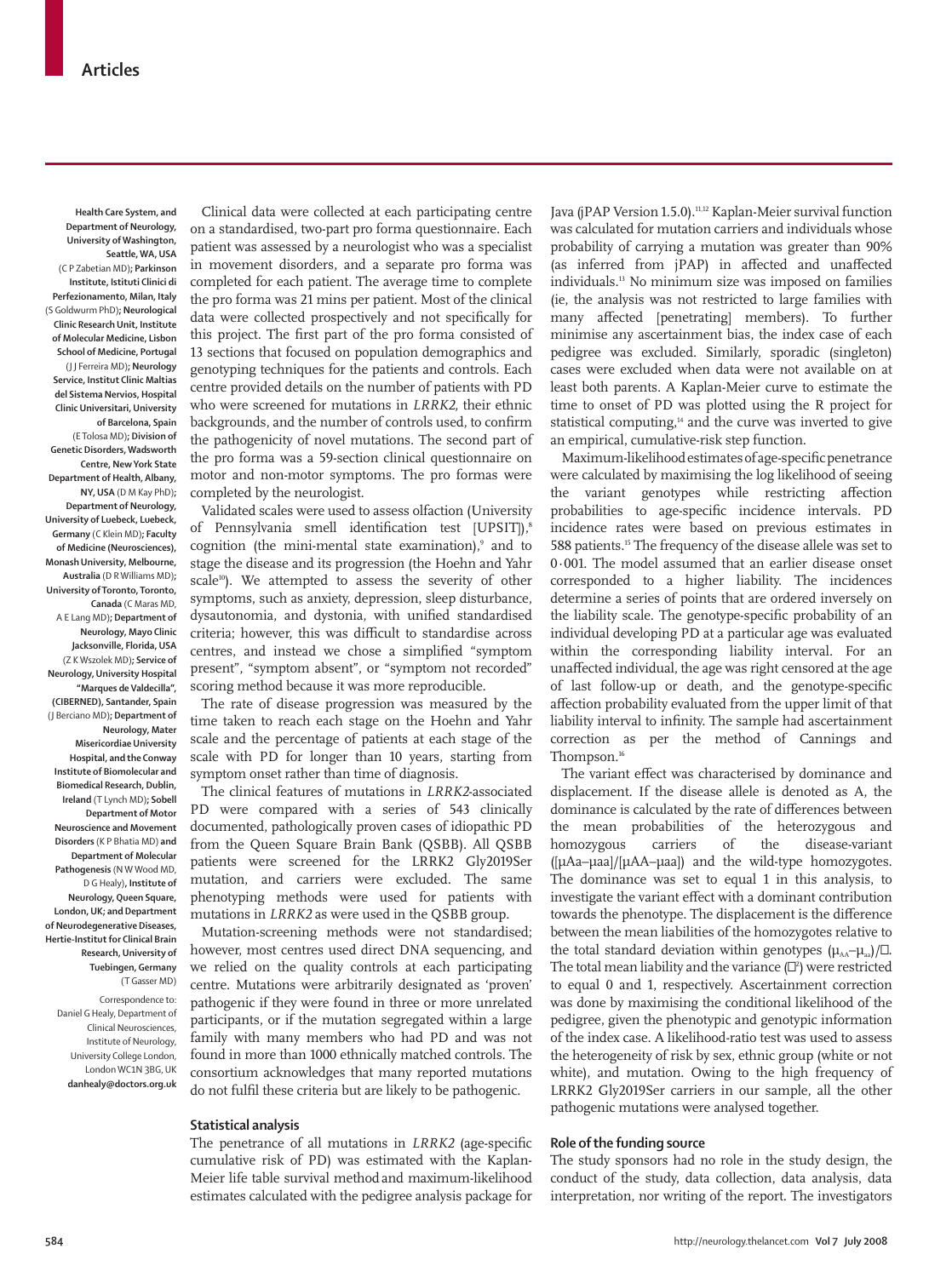had full responsibility for submitting the manuscript for publication. The corresponding author had full access to all of the data in the study and takes responsibility for the integrity of the data and the accuracy of the analysis.

## **Results**

19 376 unrelated patients with PD were genotyped for *LRRK2* mutations. *LRRK2* 6055G→A, the mutation that causes LRRK2 Gly2019Ser, was found in 201 families and in 179 patients with apparently sporadic PD. Table 1 summarises the frequency of LRRK2 Gly2019Ser in 24 populations; there were insufficient data to estimate the population frequencies of mutations other than LRRK2 Gly2019Ser; therefore, clinical data are reported as all mutations in *LRRK2*, the combination of mutations in *LRRK2* other than *LRRK2* 6055G→A, and *LRRK2* 6055G→A (LRRK2 Gly2019Ser) only.

 The worldwide frequency of LRRK2 Gly2019Ser was 1% of patients with sporadic PD and 4% of patients with hereditary PD (table 1). The highest frequency of LRRK2 Gly2019Ser was seen in north African Arabs (hereditary 36%, sporadic 39%) and Ashkenazi Jews (hereditary 28%, sporadic 10%). The frequency was higher in southern European countries than in northern European countries. LRRK2 Gly2019Ser was rarely seen in Asians (Chinese, Japanese, Korean, and Indian); it was found in only four of 4172 patients (<0·1%). Completed pro formas were available for 356 patients with PD (hereditary or sporadic) who had any mutation in *LRRK2*, 313 of whom had LRRK2 Gly2019Ser. The mean disease duration was shorter for patients with any mutation in *LRRK2* than for patients with idiopathic PD (10·9 years [SD 7·8 years] *vs* 15 $\cdot$ 1 years [SD 7 $\cdot$ 1 years], mean difference 4 $\cdot$ 2 years, 95% CI 3·2–5·2; p<0·0001).

The mean age of PD onset for all *LRRK2* mutation carriers was  $58.1$  years (14.0 years). This did not differ significantly by sex, and was similar in patients with LRRK2 Gly2019Ser (57·5 years [13·9 years] and carriers of all LRRK2 non-Gly2019Ser mutations (59·9 years [13·8 years]). Patients in the QSBB series developed PD at a slightly older age than *LRRK2* mutation carriers (61 $\cdot$ 0 years [10 $\cdot$ 9 years], mean difference 2 $\cdot$ 9 years, 95% CI 1·3–4·5; p<0·0001). 15 patients (3%) with LRRK2 Gly2019Ser developed PD after the age of 80 years, including five patients who developed PD after 90 years.

Mutations in *PARK2* (parkin) are the second most common genetic cause of parkinsonism after mutations in *LRRK2*.<sup>17,18</sup> Across the consortium, we identified 184 homozygous carriers of *PARK2* mutations who had a mean age of PD onset of 29·2 years (10·4 years). Figure 1 shows the age of onset versus the cumulative percent of patients with mutations in *LRRK2*, *PARK2*, or in the QSBB series. *LRRK2*-associated PD develops at a younger age than the age of onset in the QSBB group; however, although the onset of *LRRK2*-associated PD occurs at a slightly younger age than idiopathic PD does, it is of little

clinical relevance. More clinically useful is the difference in the age of PD onset between the patients with *LRRK2* mutations and those in the QSBB series, and patients who are homozygous for mutations in *PARK2*. Only 29 *LRRK2* mutation carriers (8%) or 25 patients with idiopathic PD (4%) developed symptoms of PD before the age of 40 years; by contrast, 155 (84%) of the patients

|                        | Patients with sporadic<br><b>PD</b> |                                | Patients with hereditary<br><b>PD</b> |                                | Controls     |                                |
|------------------------|-------------------------------------|--------------------------------|---------------------------------------|--------------------------------|--------------|--------------------------------|
|                        | N                                   | Patients with<br>mutations (%) | N                                     | Patients with<br>mutations (%) | N.           | Patients with<br>mutations (%) |
| North African Arabs    | 56                                  | 22 (39%)                       | 143                                   | 51 (36%)                       | 739          | 4(1%)                          |
| Ashkenazi Jews         | 259                                 | 25 (10%)                       | 78                                    | 22 (28%)                       | 410          | 4(1%)                          |
| Portuguese             | 317                                 | 13 (4%)                        | 85                                    | 12 (14%)                       | 100          | $0(0\%)$                       |
| Chilean*               | 137                                 | 4(3%)                          | 29                                    | 1(3%)                          | 153          | $0(0\%)$                       |
| Spanish                | 806                                 | 22 (3%)                        | 283                                   | 14 (4%)                        | 544          | $0(0\%)$                       |
| Swedish*               | 200                                 | 4(2%)                          | 127                                   | $0(0\%)$                       | 200          | $0(0\%)$                       |
| French                 | 300                                 | 5(2%)                          | 174                                   | 5(3%)                          | 348          | $0(0\%)$                       |
| Italian and Sardinian  | 2516                                | 37(2%)                         | 633                                   | 26 (4%)                        | 1040         | $1(-1%)$                       |
| North American (white) | 2606                                | 26(1%)                         | 1450                                  | 45 (3%)                        | 4934         | $1(-1%)$                       |
| <b>British</b>         | 1145                                | 9(1%)                          | 192                                   | 4(2%)                          | 1786         | $0(0\%)$                       |
| Norwegian              | 371                                 | 3(1%)                          | 64                                    | 6(1%)                          | 572          | $0(0\%)$                       |
| Russian*               | 157                                 | 1(1%)                          | 10                                    | $0(0\%)$                       | 126          | $0(0\%)$                       |
| Irish                  | 236                                 | $1(-1%)$                       | 35                                    | 1(3%)                          | 212          | $0(0\%)$                       |
| Greek*                 | 235                                 | $1(-1%)$                       | $\mathbf 0$                           | $0(0\%)$                       | 0            | $0(0\%)$                       |
| German and Austrian    | 803                                 | $2(-1%)$                       | 231                                   | 3(1%)                          | 436          | $0(0\%)$                       |
| Australian*            | 578                                 | $2(-1%)$                       | 252                                   | 6(2%)                          | 0            | $0(0\%)$                       |
| Japanese*              | 526                                 | $1(-1%)$                       | 60                                    | 1(2%)                          | 372          | $1(-1%)$                       |
| Indian*                | 718                                 | $1(-1%)$                       | 82                                    | $0(0\%)$                       | 1200         | $0(0\%)$                       |
| Serbian*               | 47                                  | $0(0\%)$                       | 51                                    | 2(4%)                          | 161          | $0(0\%)$                       |
| Cretan                 | 174                                 | $0(0\%)$                       | 92                                    | 1(1%)                          | 0            | $0(0\%)$                       |
| Chinese*               | 1360                                | $0(0\%)$                       | 973                                   | $1(-1%)$                       | 938          | $0(0\%)$                       |
| Basque                 | 117                                 | $0(0\%)$                       | 41                                    | $0(0\%)$                       | 425          | $0(0\%)$                       |
| Korean*                | 436                                 | $0(0\%)$                       | 17                                    | $0(0\%)$                       | $\mathbf{0}$ | $0(0\%)$                       |
| Polish*                | 153                                 | $0(0\%)$                       | 21                                    | $0(0\%)$                       | 190          | $0(0\%)$                       |
| <b>Total white</b>     | 10714                               | 126 (1%)                       | 3690                                  | 123 (3%)                       | 10913        | $2(-1%)$                       |
| Total worldwide        | 14253                               | 179 (1%)                       | 5123                                  | 201 (4%)                       | 14886        | $11 (-1%)$                     |

PD was subdivided into those with an affected first-degree relative (hereditary) and those without a family history of PD (sporadic/singleton). \*No clinical data were received from these populations; estimates are based on published data.

*Table 1***: Frequency of LRRK2 Gly2019Ser in patients with PD and controls across 24 world populations** 

|                 | Time of progression to H and Y stage |                         |                            | Proportion of patients at each H and Y<br>stage with PD for 10 years or longer |  |  |
|-----------------|--------------------------------------|-------------------------|----------------------------|--------------------------------------------------------------------------------|--|--|
|                 | All mutations<br>$(n=321)$           | Gly2019Ser<br>$(n=291)$ | All mutations<br>$(n=257)$ | Gly2019Ser<br>$(n=226)$                                                        |  |  |
| H and Y stage 1 | $4.0$ years                          | 4-1 years               | 6%                         | 6%                                                                             |  |  |
| H and Y stage 2 | 7.2 years                            | 7-4 years               | 27%                        | 31%                                                                            |  |  |
| H and Y stage 3 | $9.4$ years                          | $9.1$ years             | 45%                        | 44%                                                                            |  |  |
| H and Y stage 4 | $12.6$ years                         | $12.9$ years            | 57%                        | 61%                                                                            |  |  |
| H and Y stage 5 | $15.6$ years                         | $16.2$ years            | 79%                        | 82%                                                                            |  |  |

Average number of years it took each patient to reach each stage of the H and Y scale and the percentage of patients at each stage who had symptoms for 10 years or longer. H and Y=Hoehn and Yahr scale

*Table 2***: Rate of disease progression in patients with all** *LRRK2* **mutations and LRRK2 Gly2019Ser**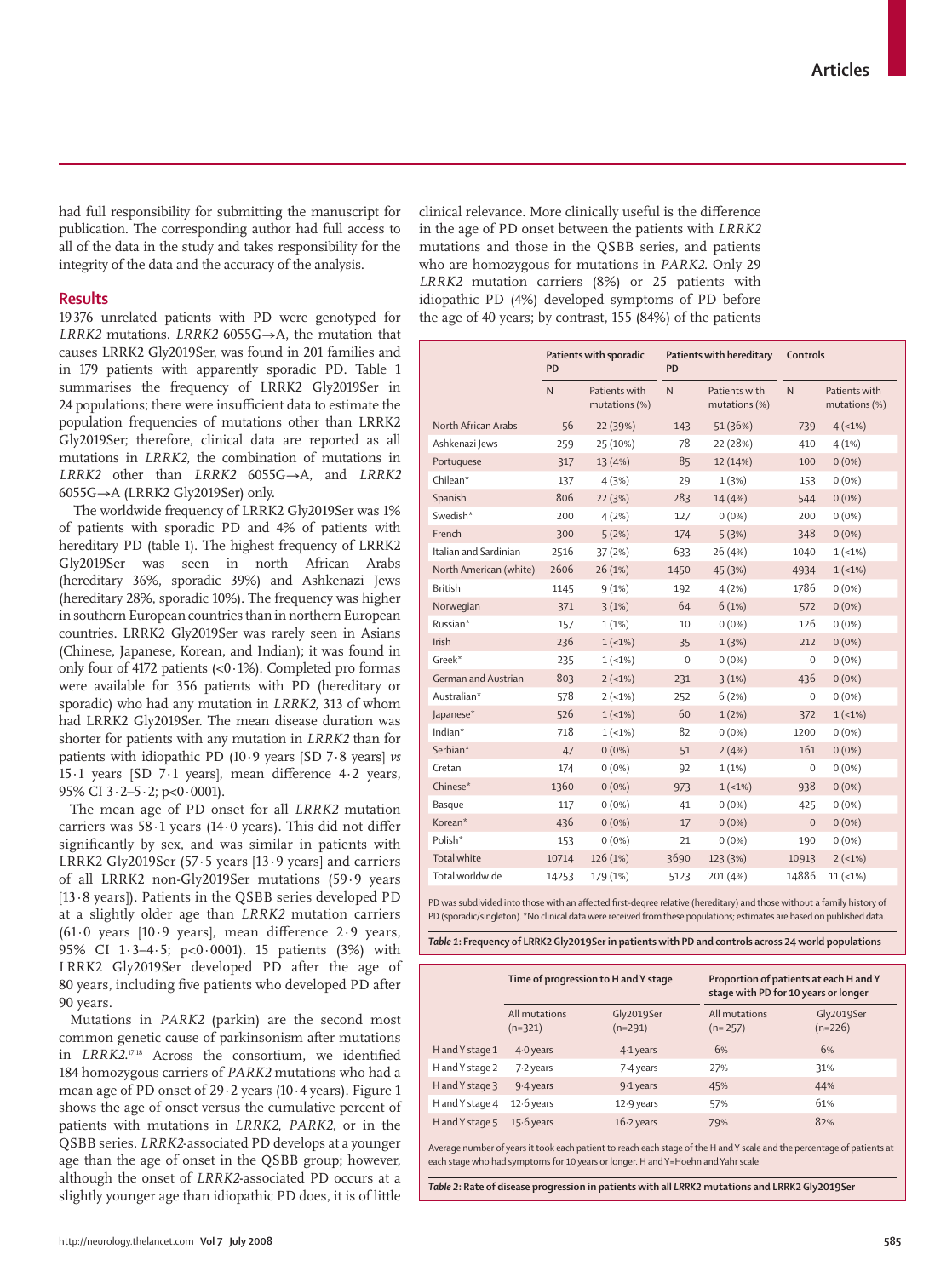

*Figure 1***: Age of PD onset plotted against the cumulative percentage of patients in the** *PARK2***,** *LRRK2***, or QSBB series** QSBB=Queen Square brain bank.

who were homozygous for *PARK2* mutations had presented with symptoms of PD by the age of 40 years.

The patients with mutations in *LRRK2* had a mean duration from the onset of PD to Hoehn and Yahr scale stage 2 (bilateral symptoms, no difficulty walking) of 7·2 years (SD 4·1 years) and a similar duration was seen between LRRK2 Gly2019Ser and LRRK2 non-Gly2019Ser carriers; however, the numbers in the latter group were small and did not include many different mutations. There was no difference when adjusted for age or sex. The rate of disease progression in *LRRK2* mutation carriers measured by the time to progression through each point on the Hoehn and Yahr scale and the percentage of those patients at each stage of the Hoehn and Yahr scale that had symptoms of PD for more than 10 years are summarised in table 2.

For clinicians, the occurrence of falls is a more practical measure of the severity of disease than disease rating scales. The mean time to first fall in patients with a mutation in *LRRK2* was longer than in the QSBB series (12·6 years [SD 7·9 years] *vs* 9·3 years [SD 5·9 years]; difference  $3.3$  years,  $95\%$  CI  $2.4-4.2$  years;  $p<0.0001$ ).

At some point during the course of the disease, tremor, bradykinesia, and rigidity were seen in 93% (331) of patients with mutations in *LRRK2* and 94% (510) of patients in the QSBB series. Tremor was the most common presenting symptom in both groups (63% [224] of patients with mutations in *LRRK2* and 52% [282] in the QSBB series), then bradykinesia (27% [92] and 36% [198], respectively), and rigidity (10% [36] and 12% [65], respectively). The higher incidence of tremor in the patients with mutations in *LRRK2* than the QSBB was significant (odds ratio [OR ] 1·49, 95% CI 1·1–2·0; p<0·003). Of the 271 patients (76%) with mutations in *LRRK2* who had descriptive accounts of their tremor, the tremors were characterised as 'rest' tremor in 73%, and 'leg' tremor—described by four independent centres as an abduction–adduction leg movement—was a first symptom in 9% of patients, compared with only three of 193 patients (2%) in the QSBB series who had descriptive accounts of their tremor.

Any form of dystonia was seen in 126 of 301 patients (42%) with mutations in *LRRK2* compared with 121 of 487 patients (25%) with idiopathic PD; in most patients this was a painful "off period" foot dystonia. Dystonia occurred during the first 2 years of the disease in 22 of 126 patients (18%) with mutations in *LRRK2* compared with 5 of 21 (4%) of patients with idiopathic PD (OR 4·5, 95% CI 2·4–8·4; p<0·0001). Only one patient with a mutation in *LRRK2* had dystonia before dopaminereplacement treatment. Atypical examples of dystonia that affected the arm  $(n=2)$ , neck  $(n=2)$ , tongue  $(n=1)$ , and that caused blepharospasm (n=4) were also reported in patients with mutations in *LRRK2*.

Dopamine-replacement regimens varied across centres, but the clinical assessment of the responses were good or excellent in 88% (313 of 356) of patients, modest in 9% (32), and poor in 3% (10). The clinical responses were similar to those in patients with idiopathic PD (good or excellent in 83% [450 of 543], modest in 12% [65], and poor in 5% [28]). Patients with idiopathic PD needed treatment earlier than patients with mutations in *LRRK2*: the mean time from the onset of PD to the start of dopaminereplacement treatment was 4·01 years (SD 2·50 years) for patients with mutations in *LRRK2* and 3·03 years  $(2.90 \text{ years})$  for patients with idiopathic PD (difference 0·98 years, 95% CI 0·61–1·35 years; p<0·0001). 66 (19%) patients with mutations in *LRRK2* compared with 38 (7%) patients with idiopathic PD  $(p=0.003)$  were not on dopamine-replacement treatment 5 years after disease onset.

Drug-induced, interdose dyskinesia was reported by 206 (58%) patients with mutations in *LRRK2* and by 293 (54%) patients in the QSBB group. Although the incidence of dyskinesia was similar in both groups, the time to onset was longer in patients with mutations in *LRRK2* than in patients with idiopathic PD (8·4 years [SD 4·6 years] *vs*  $5.6$  years  $[SD 3.7$  years], difference  $2.8$  years, 95% CI 2·3–3·3 years; p<0·0001). Only 39 (11%) patients with mutations in *LRRK2* were dyskinetic after 5 years of treatment, and only 114 (32%) were dyskinetic after 10 years of treatment. By comparison, 136 (25%) patients with idiopathic PD were dyskinetic after 5 years of treatment and 223 (41%) patients were dyskinetic after 10 years of treatment.

Stereotactic functional neurosurgery was done on 22 patients with mutations in *LRRK2*: 18 had unilateral or bilateral subthalamic nucleus stimulation, three had pallidotomy, and one had thalamotomy. The mean time from PD onset to surgery was 11·4 years (SD 6·2), and the indications were usually either motor fluctuation or dyskinesia. Of the 12 patients who had detailed measurements of clinical outcome, eight were good or excellent, two moderate, and two poor.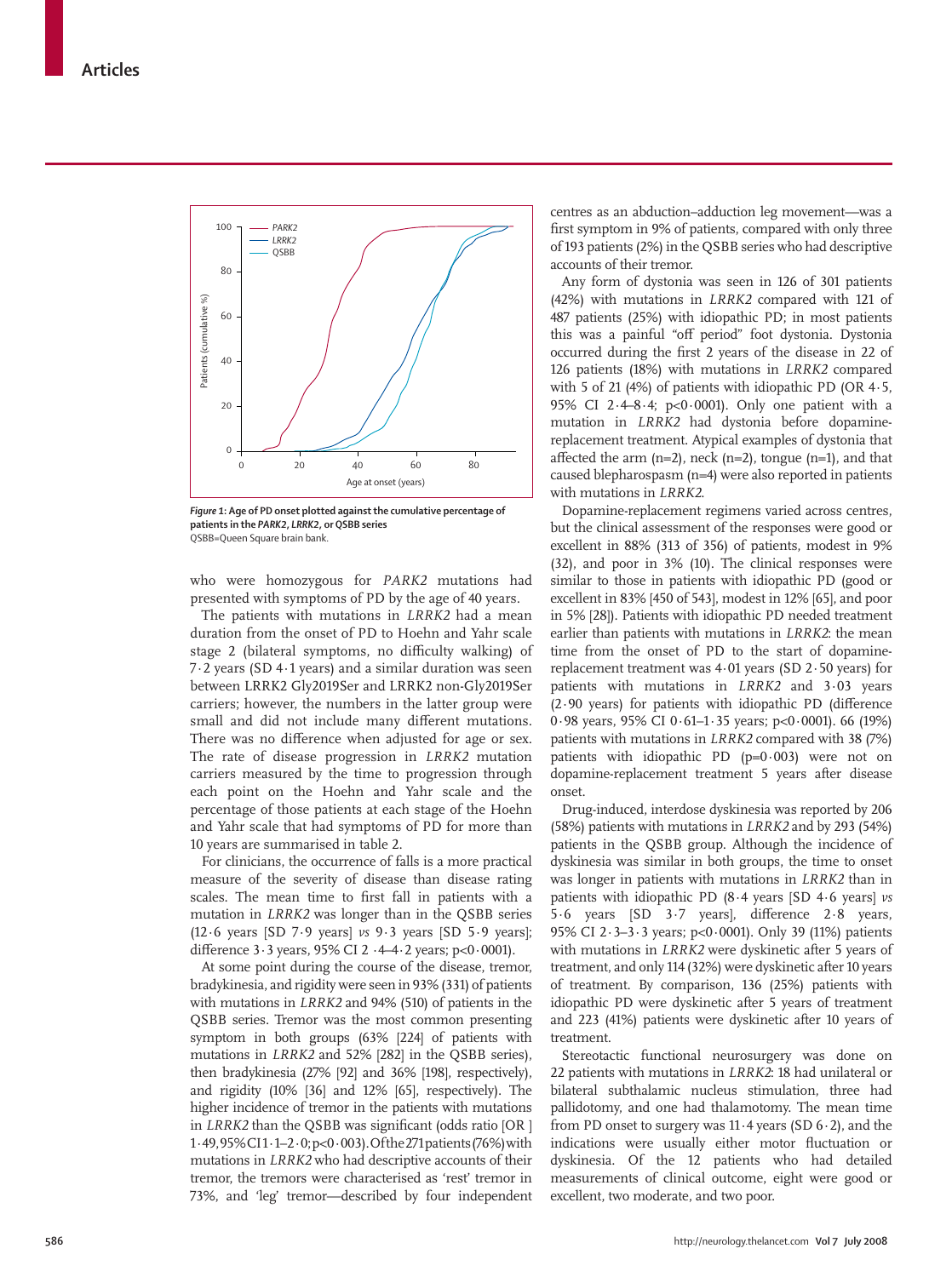The sample sizes for each non-motor symptom were reduced owing to missing data or not using validated or self-reported diagnostic scales in routine practice. Formal mini-mental state examination data on cognition were obtained on 162 patients with mutations in *LRRK2*. These results and those for other neuropsychiatric symptoms are shown in figure 2. 37 patients  $(23%)$  with mutations in *LRRK2* had evidence of cognitive impairment (minimental state examination score ≤24) compared with 340 patients (70%) with idiopathic PD. The mean disease duration of patients with cognitive impairment was 15·2 years (SD 5·9 years) for those with mutations in *LRRK2* and 14·4 years (SD 5·9 years) for those with idiopathic PD. However, this must be considered in light of a mean  $4.2$  years  $(3.2 - 5.2$  years) longer duration for the entire QSBB series. A more comparable measure is the proportion of patients who develop cognitive impairment within 2 years of symptom onset: 6 patients  $(3.4%)$  with mutations in *LRRK2* compared with 48 patients (9·8%) with idiopathic PD ( $p=0.0016$ ).

The response rate for olfaction was low (n=43) because only UPSIT data were accepted. Abnormal olfaction was found in 22 patients (51%) with LRRK2 Gly2019Ser after a mean disease duration of 5·6 years (SD 4·3).

Urinary symptoms affected 58 of 204 (28%) of the patients with LRRK2 Gly2019Ser, but these did not vary significantly when stratified by disease duration or by mutation. The most common symptoms were frequency and urge incontinence. 48% (93 of 194) of patients had constipation. 11% of men with LRRK2 Gly2019Ser reported erectile dysfunction, all of whom were older than 60 years.

69% (186 of 268) of patients with LRRK2 Gly2019Ser had sleep disturbances; however, there was no significant difference from the controls when this symptom was stratified by disease duration or by mutation. Insomnia and sleep fragmentation were the most common symptoms. Formal sleep studies identified 13 patients with rapid eye movement (REM) sleep behaviour disorder and five patients with restless legs syndrome. However we do not have accurate frequency estimates for these two symptoms because most patients did not have formal sleep studies.

9% (30 of 342) of patients with *LRRK2*-associated PD had diabetes mellitus, which was unexpectedly high and might be due to the effect of multiple-comparison testing. The mean age of these diabetic patients was 54 years (range 42–66 years) but we could not establish the age of diabetes onset. The prevalences of other common medical conditions were similar to those reported for the general population.

There were no apparent differences between the patients with mutations in *LRRK2* and those with idiopathic PD groups with respect to employment history, exposure to toxins, or educational status; however, with the exception of smoking history (n=306), these sections of the pro forma were poorly completed. Smoking (past or present) was seen in 28% of patients with LRRK2 Gly2019Ser compared



*Figure 2*: Point prevalence of neuropsychiatric symptoms in patients with mutations in *LRRK2* after various **durations of the symptoms of PD**

with 39% of the QSBB series. There was no correlation between smoking history and age of symptom onset.

In this study, six mutations in *LRRK2* met the consortium's criteria for being 'proven pathogenic': Gly2019Ser (n=391), Arg1441Gly (n=33), Arg1441Cys (n=9), Arg1441His (n=5), Ile2020Thr (n=5), and Tyr1699Cys (n=2), where n is the number of unrelated individuals or families that carry the mutation. Conclusions made about mutations of low frequency are likely to be less robust than those drawn from mutations of higher frequency.

Penetrance estimates were calculated for LRRK2 Gly2019Ser on the basis of results from 1045 patients in 133 families. These comprised 327 affected patients (index and non-index cases) and 718 unaffected participants, with a mean of 8 individuals per family (range 3–45). Sporadic (singleton) cases were included when there were data on age and affection status from at least both parents ( $n=67$ ). Similar calculations were made for all mutations in *LRRK2*  combined, on the basis of results for 1387 patients in 152 families and 94 singletons.

Survival analysis was done on a subset of carriers after exclusion of all index cases (152). Kaplan-Meier analysis estimated the cumulative risk of PD as 36% at 59 years, 59% at 69 years, and 80% at 79 years. In the maximumlikelihood estimation, there were no significant differences in displacement by sex or ethnic group; however, there were significant displacements for patients with LRRK2 Gly2019Ser (mean displacement 1·66, SE 0·06; p< 0·02) and patients with the other mutations in *LRRK2* combined (mean displacement  $2.00$ , SE 0.13; p<0.01). When this difference was taken into account, the cumulative risk for carriers of LRRK2 Gly2019Ser was 28% at 59 years, 51% at 69 years, and 74% at 79 years; the cumulative risk for carriers of LRRK2 non-Gly2019Ser mutations combined was 40% at 59 years, 64% at 69 years, and 84% at 79 years. Figure 3 shows the penetrance estimates calculated with the Kaplan-Meier and the maximum-likelihood methods.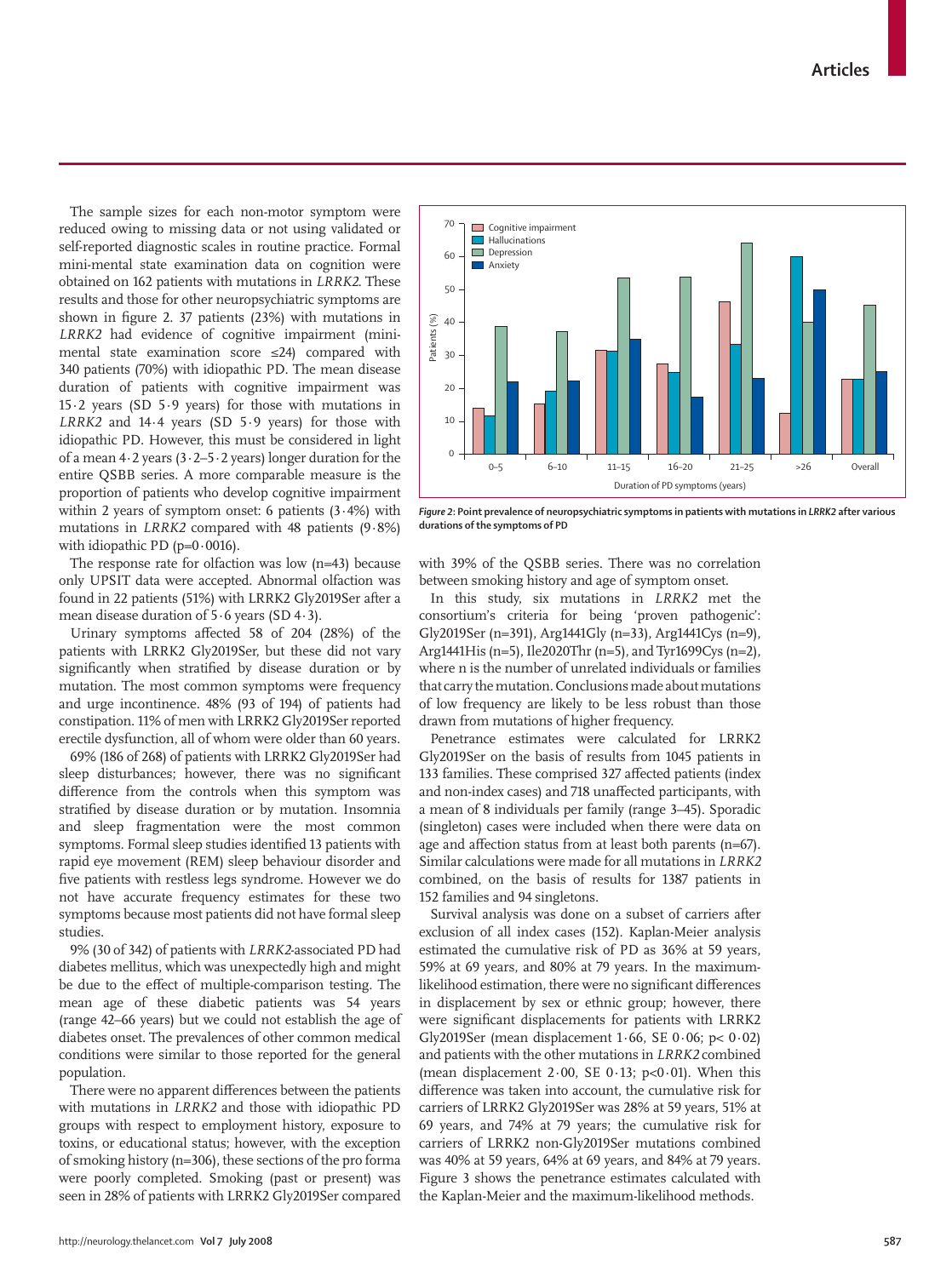

*Figure 3:* **Age-specific risk of PD** 

Risk is estimated with the Kaplan-Meier method for the whole sample and with the maximum-likelihood estimation (ML) for all patients with mutations in *LRRK2* combined.

## **Discussion**

Our prevalence data for *LRRK2*-associated PD imply that most clinicians who treat movement disorders will treat patients with this disorder at a clinically relevant frequency. For example, table 1 shows that 1% of white patients with sporadic PD and 3% with hereditary PD have the LRRK2 Gly2019Ser mutation, which means there is a prevalence of 3 cases per 100 000 people (estimate based on a PD prevalence of 200 cases per 100 000, and 15% of cases of PD are hereditary).<sup>19</sup> This prevalence is similar to those for other neurological disorders, such as multiple system atrophy (4 per 100 000), progressive supranuclear palsy (6 per 100 000), motor neuron disease (6 per 100 000), and common single-gene disorders, such as Huntington's disease (2 per 100 000) and haemophilia A (5 per 100 000).<sup>20-23</sup> Moreover, 3 cases per 100 000 is an underestimate of the overall prevalence of mutations in *LRRK2* because it does not include mutations other than LRRK2 Gly2019Ser or the higher frequency of LRRK2 Gly2019Ser in particular populations (table 1).

The core feature of the 356 patients with LRRK2 Gly2019Ser-associated PD was asymmetrical, tremorpredominant parkinsonism with bradykinesia and rigidity that responded to dopamine replacement and functional neurosurgery. With respect to these symptoms, patients with LRRK2 Gly2019Ser-associated PDare indistinguishable from patients with idiopathic PD. Tremor was more common in patients with LRRK2 Gly2019Ser-associated PD, and abduction–adduction leg tremor should be regarded as a useful diagnostic clue.

Non-motor symptoms generally occurred at similar frequencies in patients with LRRK2 Gly2019Ser to those reported for patients with idiopathic PD; however, patients with LRRK2 Gly2019Ser had a lower risk of cognitive impairment and hyposmia than did patients with idiopathic

PD. The patients who had normal olfaction are an interesting subgroup that might have had their olfactory pathways spared. Owing to insufficient reliable olfactory data in the QSBB series, we were unable to make comparisons; however, to detect anosmia in only 51% of patients with mutations in *LRRK2* is unexpectedly low when olfactory dysfunction is reported in 80–100% of patients with idiopathic PD.<sup>8,24</sup>

Several factors imply that LRRK2 Gly2019Ser-associated PD is less severe than idiopathic PD. A more benign progression was seen: 6% of patients at Hoehn and Yahr scale stage 1 and 31% of patients at stage 2 had had PD for longer than 10 years. Another factor is a longer time to the first fall. Furthermore, patients with idiopathic PD needed dopamine-replacement treatment earlier than patients with LRRK2 Gly2019Ser did and were more prone to druginduced dyskinesia.

Patients with LRRK2 Gly2019Ser-associated PD had a greater propensity to dystonia than did patients with idiopathic PD. Although this dystonia was nearly three times more probable in the first 2 years of the disease, it was seen only rarely in patients with LRRK2 Gly2019Serassociated PD before dopamine-replacement treatment. This distinguishes LRRK2 Gly2019Ser-associated PD from PD due to recessive genes, in which pretreatment dystonia can be prominent.<sup>25-27</sup>

LRRK2 Gly2019Ser-associated PD can be easily distinguished from *PARK2*-associated PD on the basis of an older age of onset; the symptoms of PD were rare before 40 years in patients with LRRK2 Gly2019Ser-associated PD, whereas symptom onset after 40 years was rare in patients who were homozygous for mutations in *PARK2*. This rule of thumb has clinical uses, particularly in the genetic counselling of patients with sporadic PD and their affected siblings, in whom the mode of inheritance is often unclear.

A limitation of this study is that despite careful efforts to standardise data collection, the data are derived from international tertiary centres rather than from one community-based population, which introduces the possibility of bias.<sup>28</sup>

Until now, six mutations in *LRRK2* satisfy the requirements for proven pathogenicity as defined by the consortium. Until new data are reported, clinicians should be cautious about any interpretation and advice they give to patients with regard to other mutations in *LRRK2*, particularly because many of the non-synonymous mutations that were originally reported as pathogenic have been proven not to be. The webtable lists the consortium members who offer diagnostic (non-research) testing of *LRRK2.* A list of alternative testing sites is also available. Because exon 31 (Arg1441Cys, Arg1441Gly, Arg1441His) and exon 41 (Gly2019Ser, Ile2020Thr) are mutational hotspots, many institutions restrict testing to these exons.

Previous estimates of *LRRK2* penetrance were based on smaller sample sizes than reported here, and whether probands were included is not clear in some studies.<sup>5,7,29,30,31</sup>

See **Online** for webtable

For **more on alternative genetic testing sites** see http://www. geneclinics.org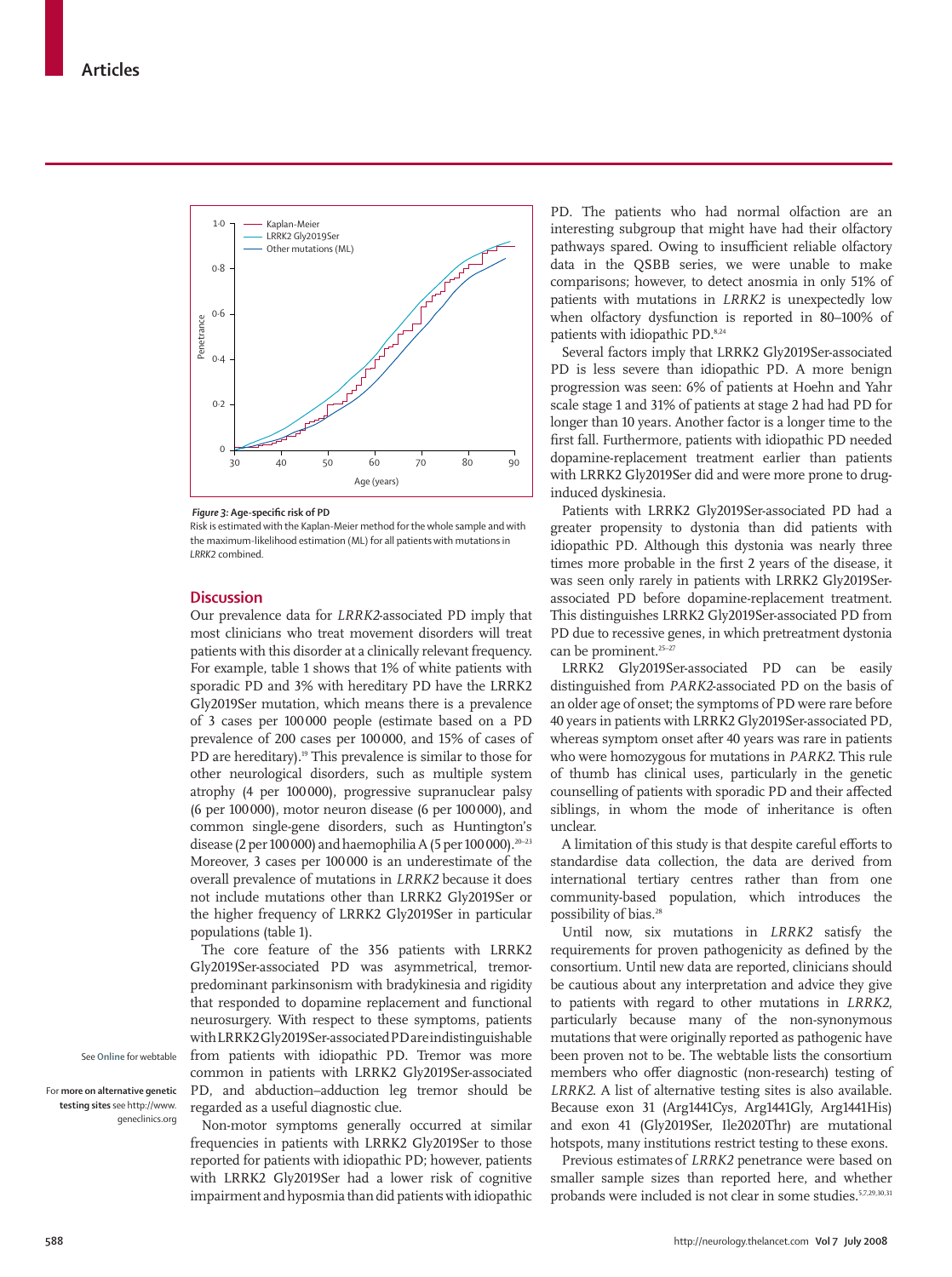The selection bias was minimised in this study by excluding the proband for all families and only including the families of sporadic (singleton) cases if there were data available on at least both parents. The authors of previous studies reported that the cumulative risk of PD by the age of 59 years ranges from 13–45%,29,31 and from 21–85% at 69 years.30,31 The range was widest at 79 years, with estimates from  $32\%$ <sup>32</sup> to  $100\%$ .<sup>5,31</sup> Figure 3 shows the intermediate values from the consortium data; for example, a person who inherits LRRK2 Gly2019Ser has a 28% risk of PD at 59 years, 51% at 69 years, and 74% at 79 years. This reduced penetrance explains the high prevalence of mutations in patients with sporadic PD and the occasional occurrence of mutations in controls. There was no difference in penetrance by sex or ethnic group; however, there was a suggestion that carriers of LRRK2 Gly2019Ser had lower penetrance than did carriers of other *LRRK2* mutations. Because the carriers of the other mutations are under represented in our sample, more investigations need to be done to assess the specific effects of these mutations.

The high concordance between the Kaplan-Meier and the maximum-likelihood estimates corroborate the reliability of these results and highlight the need for the careful selection of patients to obtain unbiased estimates with the Kaplan-Meier method. Indeed, the inclusion of putative carriers who were not validated by the segregation analysis, sporadic cases without family data, or index cases in the survival analysis resulted in, on average, a 10% increase in the penetrance estimates at any age range.

Hospital-based and volunteer patient proband series have been criticised for overestimating mutation penetrance because they can over-represent multiplex families (families with many affected individuals), and the data from these might not be appropriate to use when counselling patients with sporadic PD.33 Multiplex families are also likely to share the combined influences of susceptibility genes and epigenetic and environmental factors, which increase risk but were not taken into account in the ascertainment adjustment. In this regard, our estimates are most appropriately used for the estimation of the age-specific cumulative risks of PD in patients with a known family history, either in those who have a mutation or in those who are at risk of having a mutation. Although the provision of penetrance data to the relatives of patients with sporadic PD who are carriers of mutations in *LRRK2* might be a challenge, if these relatives also carry the mutation, their risk of developing PD is at least no greater than the estimates in figure 3, and probably lower.

In general, we only recommend testing for the common LRRK2 Gly2019Ser mutation and only within the framework of pretest and post-test counselling. Without reliable penetrance estimates, we recommend that testing for other pathologically proven mutations is considered on a case-by-case basis.

 There are two additional caveats. First, patients should be counselled that the frequency of mutations is greatly determined by ethnic group; for example, we showed that the common LRRK2 Gly2019Ser mutation is found in 10% of Ashkenazi Jews with sporadic PD and in 4% of Portuguese patients with sporadic PD but in only 1% of white North Americans. This means that it is probably only appropriate to test patients with sporadic PD who are in high-risk groups. Second, patients should be aware that the main benefit of testing is to improve diagnostic accuracy. The presence of a pathogenic mutation does not influence treatment choices, a point that also applies to the presymptomatic testing of individuals with a family history of PD, at least until such time as neuroprotective drugs are discovered.

### **Contributors**

The study was thought of and designed by DGH, AHVS, AJL, and NWW. The data were acquired by all the authors, and were analysed by DGH, MJF, and SSO'S. DGH and AJL drafted the article, and all the authors reviewed the manuscript. DGH and MJF did the statistical analysis. Funding was obtained by DJH and NWW. The study was supervised by NWW, AJL, and DGH.

# **Other members of the International** *LRRK2* **Consortium**

*Algeria*—M Tazir, F Ysmail-Dahlouk, S Bélarbi, N Hecham. *Brasil*— E Barbosa, H F Chien, C R M Rieder, L B Jardim*. Canada*—E Rogaeva. *France*—The French Parkinson's disease genetic study group: S Lesage, E Lohmann, M Vidailhet, A M Bonnet, Y Agid, P Pollak, F Tison, F Durif, E Broussolle. *Germany*—D Berg, J Hagenah. *Ireland*—D Gosal, M Gibson. *Italy*—N Vanacore, A Berardelli, G Fabrini, E Fabrizio, G Meco, F Stocchi, A Dalla Libera, M De Mari, P Lamberti, G Cossu, G Pezzoli, M Zini, S Tesei, A Zecchinelli, F Sironi, A Antonini, C Mariani, G Sacilotto, N Meucci, M Canesi. *Netherlands*—A Di Fonzo, B Oostra. *Portugal*—L Correia Guedes, M M Rosa, M Coelho, C Sampaio. *Spain*— C Gaig. *Taiwan*—C S Lu, Y H Wu-Chou. *UK*—N P Quinn, P M Abou-Sleiman, M M K Muqit, N L Khan, S Gandhi, J Vaughan. *USA*—H Payami, J J Nutt, S A Factor, D S Higgins, M J Farrer, M Hulihan, L Brown, I F Mata, A Samii, D Yearout, A Griffith, B C Leis, J W Roberts.

### **Clinical centres**

*Algeria*—Service de Neurologie, CHU Mustapha, Algiers (M Tazir); Traki Benhassine, Institut Pasteur d'Alger, Algiers (F Ysmail-Dahlouk, S Bélabri); Service de Neurologie, Central, Hospitalier Universitaire Mustapha 16·000 Algiers (N Hecham). *Brasil*—University of São Paulo (E Barbosa, H F Chien); Hospital de Clínicas de Porto Alegre (C R M Rieder, L B Jardim). *Canada*—Centre for Research in Neurodegenerative Diseases, Toronto (E Rogaeva). *France*—Hôpital de la Pitié-Salpêtrière, Paris (S Lesage, E Lohmann, M Vidailhet, A M Bonnet, Y Agid); CHU de Grenoble (P Pollak); CHU de Bordeaux (F Viallet); Hôpital d'Aix en Provence (F Tison); CHU de Clermont-Ferrand (F Durif); CHU de Lyon (E Broussolle); Institut National de la Sante et de la Recherche Médicale U679, Neurologie et Thérapeutique Expérimentale, Hôpital de la Pitié-Salpêtrière, Assistance Publique-Hôpitaux de Paris; Fédération de Neurologie, Centre Hospitalier Universitaire Pitié-Salpêtrière, Assistance Publique-Hôpitaux de Paris, Paris; Département de Génétique, Cytogénétique et Embryologie, Hôpital de la Pitié-Salpêtrière, Assistance Publique-Hôpitaux de Paris (M Vidailhet, Y Agid, AM Bonnet). *Germany*— University of Tuebingen, Tuebingen (D Berg); University of Luebeck, Luebeck (J Hagenah). *Ireland*—Mater Misericordiae University Hospital, Dublin (D Gosal); Belfast City Hospital, Belfast (M Gibson). *Italy*— National Centre of Epidemiology, Rome (N Vanacore); University La Sapienza, Rome (A Berardelli, G Fabbrini, E Fabrizio, G Meco); IRCCS San Raffaele Pisana, Rome (F Stocchi); Boldrini Hospital, Thiene (A Dalla Libera); University of Bari, Bari (M De Mari, P Lamberti); Hospital S Michele AOB G Brotzu, Cagliari (G Cossu); Istituti Clinici di Perfezionamento, Milan. *Netherlands*—Department of Clinical Genetics, Erasmus MC, Rotterdam (A Di Fonzo, B Oostra). *Portugal*—Lisbon School of Medicine, Portugal (L Correia Guedes, M M Rosa, M Coelho, C Sampaio). *Spain*—Hospital Clínic de Barcelona, Barcelona (C Gaig). *Taiwan*—Chang Gung Memorial Hospital, Taipei (C S Lu, Y H Wu-Chou). *UK*—The National Hospital for Neurology and Neurosurgery, Queen Square, London (NP Quinn); Institute of Neurology,